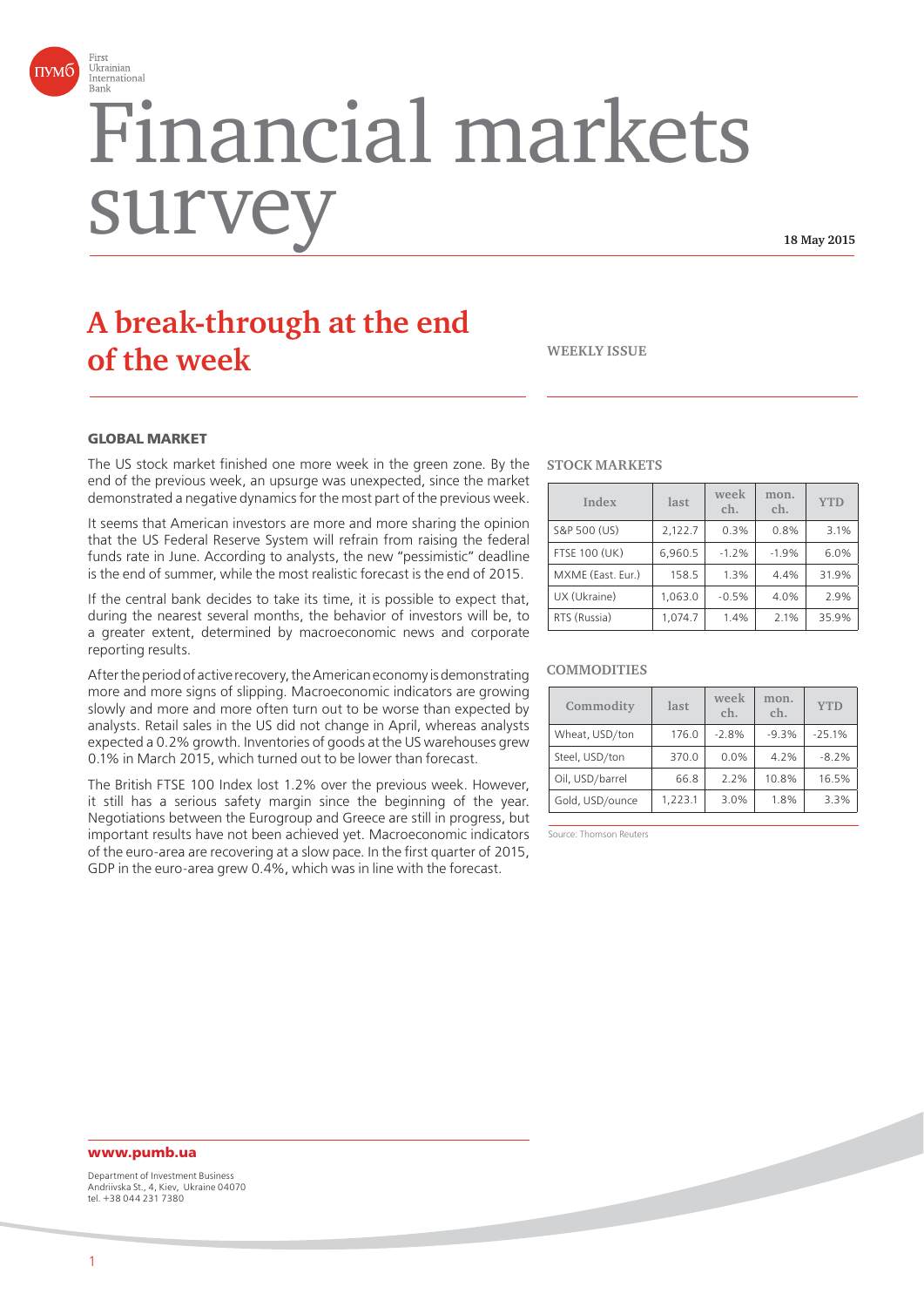

## **Agriculture**

In March 2015, Ukraine's balance of payments significantly improved. The current account deficit totaled USD 13 million compared to USD 460 million in February 2015. Over the first quarter of 2015, the country's current account deficit reached USD 836 million against USD 1.5 billion in the first quarter of 2014.

Growing exports of goods contributed to improving the country's balance of trade. In March, exports of goods went up to USD 4.4 billion from USD 3.8 billion in February 2015. Nevertheless, exports of goods shrank 32.9% in the first quarter of 2015 compared to the first quarter of 2014. Imports of goods dropped 33.7% over the above-mentioned period.

Deficit of the capital and financial account equaled USD 292 million in March 2015. The flow-out under loans and bonds reached USD 1.6 billion. Over the first quarter of 2015, outflow under loans and bonds totaled USD 3.3 billion.

Deficit of the consolidated balance of payments totaled USD 1.9 billion in the first quarter of 2015 against USD 4.3 billion in the first quarter of 2014.

The disbursement of the IMF loan totaling USD 4.9 billion made it possible to increase foreign-exchange reserves to USD 10.0 billion, which provides for financing 2.1 months of future imports.

#### **BOND MARKET**

Last week, the Ministry of Finance did not hold any tenders to place internal government bonds. There is no schedule of tenders for the current month. Perhaps, the Ministry of Finance gave up the idea of raising financial resources at the domestic market owing to the high cost of resources. At the current stage, the Budget deficit will be financed with the help of the IMF loan. The last placement of internal government bonds took place on 2 April 2015.

#### **NBU OPERATIONS**

Last week, the National Bank did not provide long-term refinancing resources to commercial banks. During the four working days of the previous week, the total sum of overnight loans which the NBU disbursed to banks reached UAH 272 million against UAH 348.8 million granted a week earlier.

Last week, the National Bank of Ukraine managed to raise UAH 86.5 billion against UAH 46.3 billion raised a week earlier by way of placing certificates of deposit. At that, the NBU placed overnight certificates of deposit for the total of UAH 32.2 billion over the previous week.

During the previous week, the overall level of the banking system liquidity went up thanks to growing volumes of deposit certificates in circulation, as well as to shrinking volume of overnight loans.

#### **EOUITY MARKET EQUITY MARKET**

Last week, the Ukrainian stock market continued the downward trend. The Ukrainian Exchange (UX) Index lost 0.5% over the previous week and closed at 1,062.95 points on Friday, 15 May.

#### **Ukraine**

#### **18 May 2015**

#### **LATEST MACROECONOMIC DATA**

| Indicator                                        | Value |
|--------------------------------------------------|-------|
| Change in agricultural output over January-April | -48   |
| 2015, % year-on-year                             |       |

Source: the National Bank of Ukraine

#### **BANKING SYSTEM LIQUIDITY**

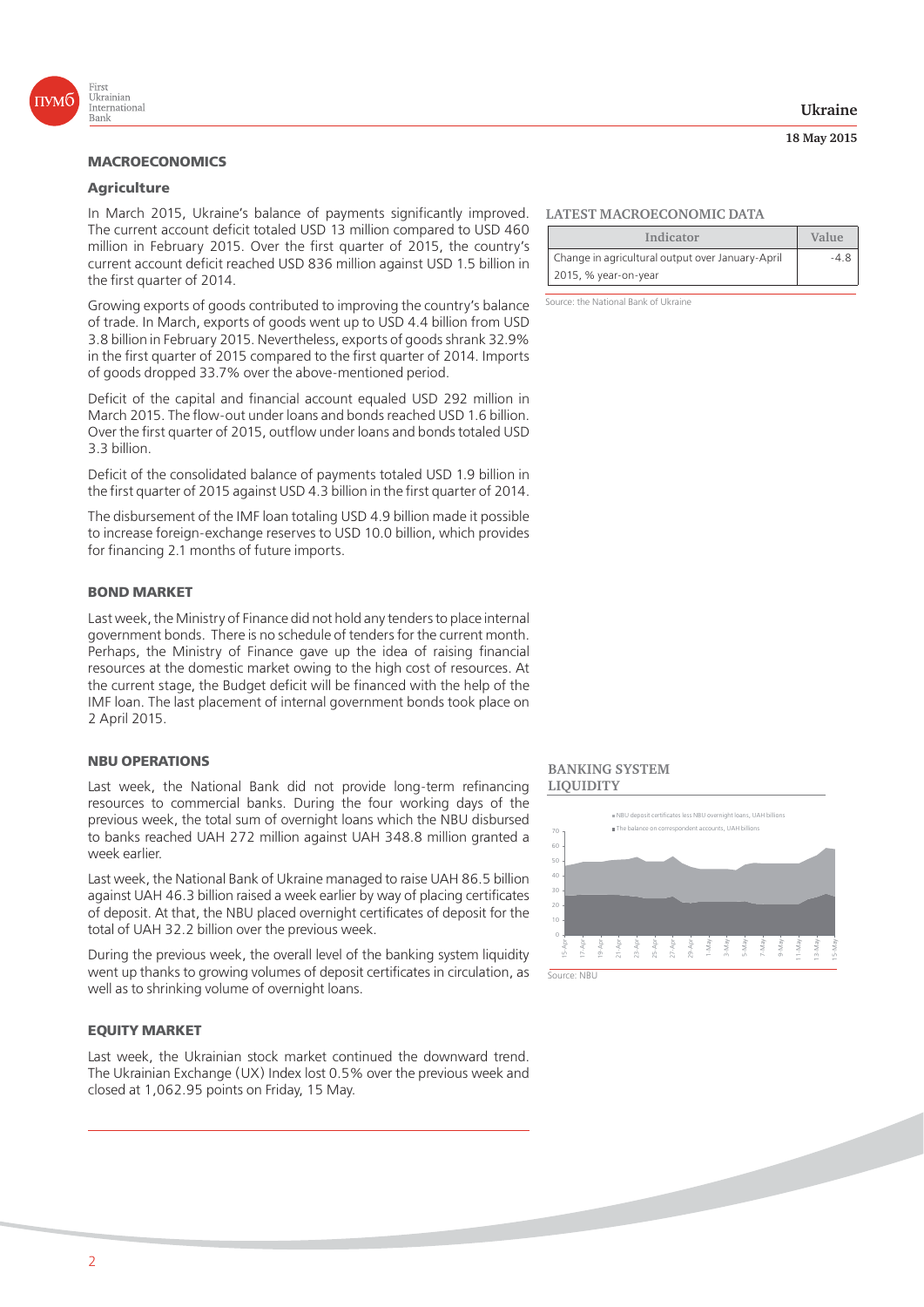

.

**18 May 2015 Ukraine**

Against the background of the serious economic recession, a positive trend on external markets and tangible efforts of the Government to implement reforms can foster growth on the stock market.

During the previous week, trading on the interbank foreign exchange market ranged within the limits of UAH 22.80-23.00/USD on Monday, 27 April, UAH 22.10-22.40/USD on Tuesday, UAH 20.90-21.20/USD on Wednesday, and UAH 21.10-21.40/USD on Thursday. The maximum foreign exchange sales volumes were registered on Tuesday, 28 April: above USD 0.296 billion (all currencies), including sales of the American currency alone for the total of more than USD 0.232 billion.

Owing to the beginning of a new month and the four-day holiday period, the cost of overnight loans went up over the previous week. On the last day of April, the cost of overnight loans on the interbank lending market stood at 22-28% per annum. During the previous week, the cost of weekly resources reached 18-25% per annum, while monthly resources cost 18- 20% per annum.

The balance on correspondent accounts went down and stood around UAH 22-23 billion for the most part of the previous week. As of Thursday morning, 30 April, the balance on correspondent accounts totaled UAH 22.7 billion





Source: Thomson Reuters

1100

#### **EXCHANGE RATE (UAH/USD)**

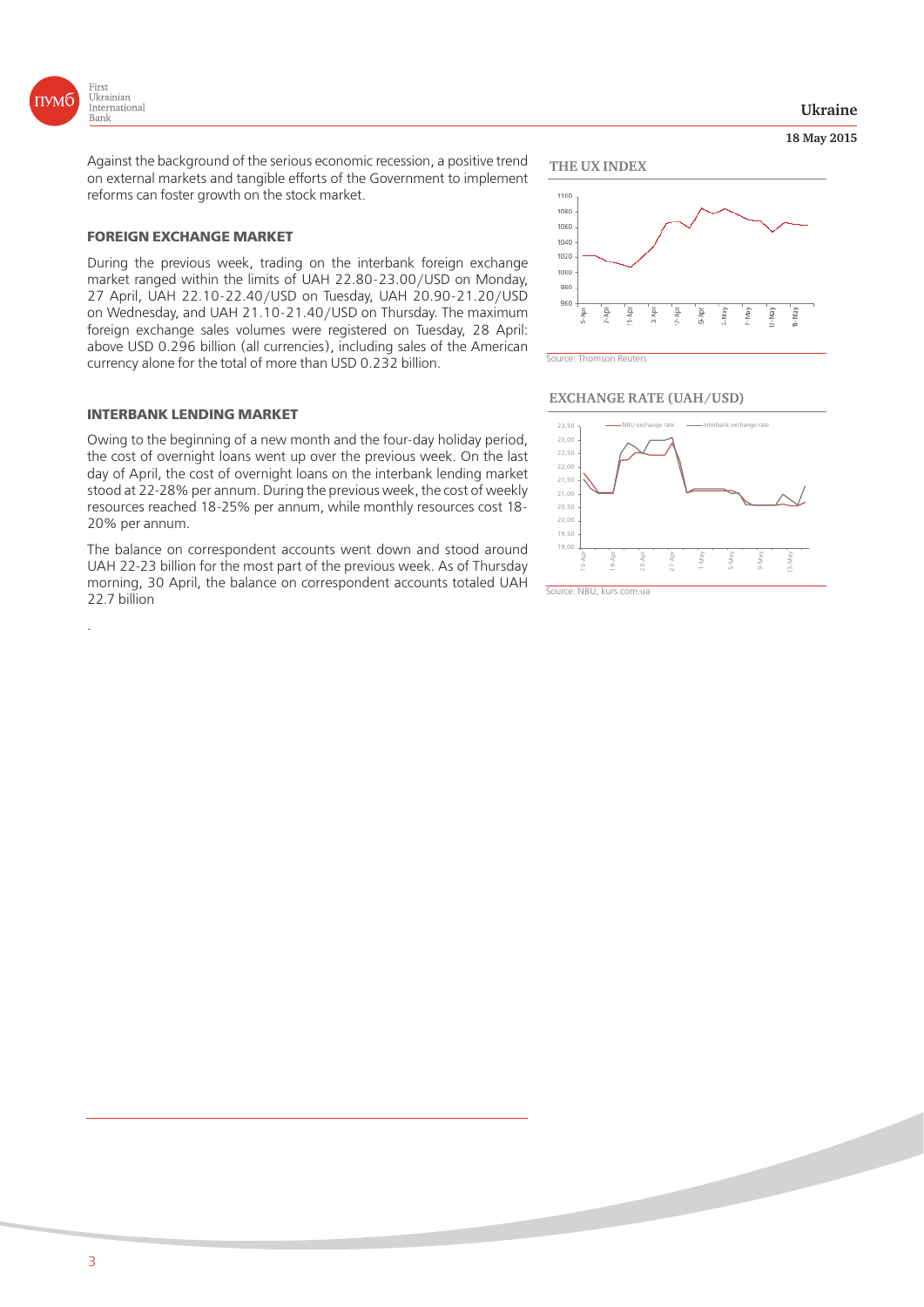

#### **Ukraine**

**18 May 2015**

## **UKRAINE'S MACROECONOMIC INDICATORS**

| Indicator                                                               | 2014    | 2015                      |
|-------------------------------------------------------------------------|---------|---------------------------|
| GDP, %                                                                  | $-6.8$  |                           |
| Industrial output, %                                                    | $-10.7$ | $-21.1$<br>(March)        |
| Consumer price growth,<br>% year-on-year                                | 24.9    | 60.9<br>(April)           |
| Producer price growth, %<br>year-on-year                                | 31.8    | 48.6<br>(April)           |
| Balance of trade, USD<br>billions                                       | $-5.4$  | $-1.0$<br>(January-March) |
| Official exchange rate,<br>annual average, UAH/<br><b>USD</b>           | 11.89   |                           |
| Weighted average interbank<br>exchange rate, annual average,<br>UAH/USD | 11.97   | 21.43<br>(January-March)  |
| Weighted average interbank<br>exchange rate, by year end,<br>UAH/USD    | 15.79   | 21.13<br>(end of April)   |
| Banking system assets, % of gr<br>owth                                  | 3.0     | 94<br>(January-March)     |

Source: the State Statistics Service, NBU